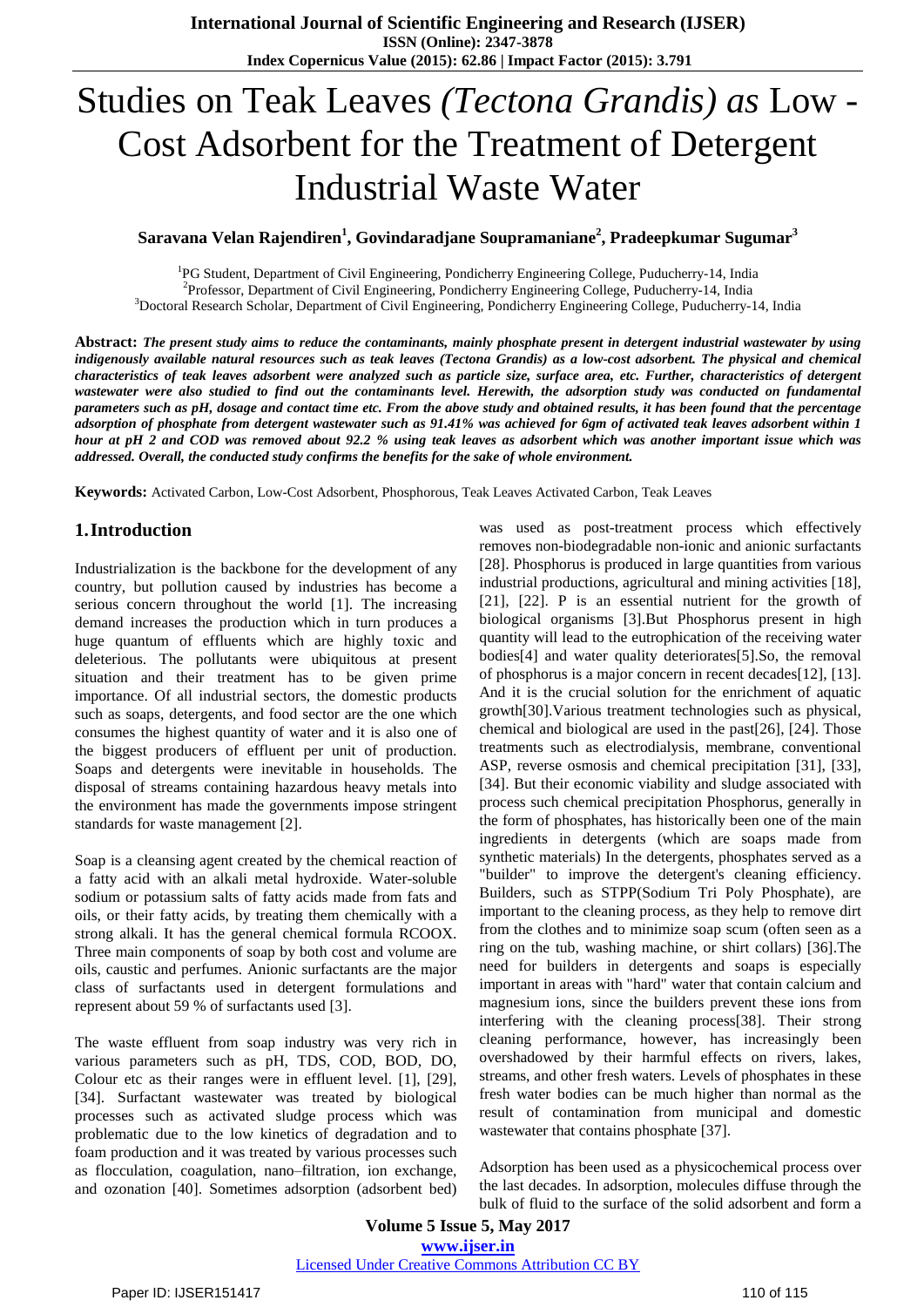distinct adsorbent phase. Physisorption and Chemisorption are two type of adsorption in which the adsorbate adheres to the surface only through Van der Waals and through the formation of a chemical bond respectively [18]. However, commercially available activated carbon which is widely used as the adsorbent is expensive [28][29]. Higher production cost and regeneration difficulties make them unviable and made way to research on the use of nonconventional low-cost adsorbents such as neem leaves, sawdust, and teak leaves. Researchers have studied the production of activated carbon from plum kernels, cassava peel, bagasse, jute fiber, rice husks, olive stones, rice bran, date pits, fruit stones, and nutshells are very effective [21][22].

Low-cost adsorbents were engaged for the treatment of the waste streams. The abundant availability and their regeneration trends make them most astute adsorbent. With a view to developing teak leaf as an adsorbent, various factors back it up such as the insoluble wall where adsorption takes place was made of cellulose, lignin, condensed tannins and structural proteins which support adsorption [34]. In previous, teak leaf was used for the treatment of various pollutant such as heavy metal (Pb, Cu, Cr, Cd. Zn) [20] and dyes (MB and MG) [6], [14], [17], [19]. The adsorptive characteristics of teak leaves are expected to be highly effective [20].

# **2.Materials and Methods**

## **2.1 Preparation of Adsorbent**

Teak leaves were collected from PEC campus and they were thoroughly washed using distilled water to remove dust particles and they were sun dried to attain deep brown color which was brittle and crisp. A Huge quantity of leaves was collected as it yields a very low quantity of end product [24][8].

Teak leaves were crushed using domestic mixer into a fine powder, and they were sieved using a 355µ sieve and particles pass through was again sieved ina150µ sieve. Finally, it was sieved using a 75µ sieve [33]. The particles which pass through 75 $\mu$  sieve collected and its quantity was about 1 - 5 % of the initial quantity of collected teak leaves.



**Figure 1:** Powdered Teak



**Figure 2:** Activated Teak Leaves

#### **Leaves**

Sieved Teak leaf powder was repeated washed to remove dust and impregnated with 0.1N of nitric acid to remove impurities and it was washed with distilled water. It was kept in the hot air oven at 101°C for 1 hour, and it was taken out from the oven and kept in the muffle furnace till it reaches 410°C. Then it was taken back from the oven. The contemplation of the dark black colour powder from brown colour indicates that it was carbonized. It was washed and filtered to remove the acid [13], [25].

**Table 1:** Characteristics of adsorbent

| Sl. No. | Parameters                 | <b>TLAC</b>          |
|---------|----------------------------|----------------------|
|         | pН                         | 6.7                  |
|         | EC                         | $140.8\mu s$         |
| 3       | <b>TDS</b>                 | $92.6 \text{ mg}/1$  |
|         | Moisture Content, %        | 0.93                 |
| 5       | Ash Content, %             | 2.16                 |
|         | Matter soluble in water, % | 1.81                 |
|         | Matter soluble in acid, %  | 4.60                 |
|         | Surface Area(BET)          | $117.63 \text{m2/g}$ |
|         | Temperature                | $29^{\circ}$ C       |
| 10      | pН                         | 6.7                  |

|  | <b>Table 2:</b> Characteristics of Raw Effluent |  |  |
|--|-------------------------------------------------|--|--|
|--|-------------------------------------------------|--|--|

| Sl. No. | Parameter   | Result                          |
|---------|-------------|---------------------------------|
|         | pН          | 5.56                            |
|         | <b>TDS</b>  | $1680 \text{ mg}/1$             |
|         | EC          | $1.67 \text{ms} @ 20^{\circ}$ C |
|         | Temperature | $32^{\circ}$ C                  |
|         | COD         | $3126$ mg/l                     |
|         | Phosphorus  | $57.6$ mg/l.                    |

#### **2.2. Experimental Procedure**

The wastewater sample from soap and detergent industry will be collected and it was subjected to the various laboratory tests, characterized, tabulated and was checked with permissible standards to evaluate the level of pollutant [35] [36].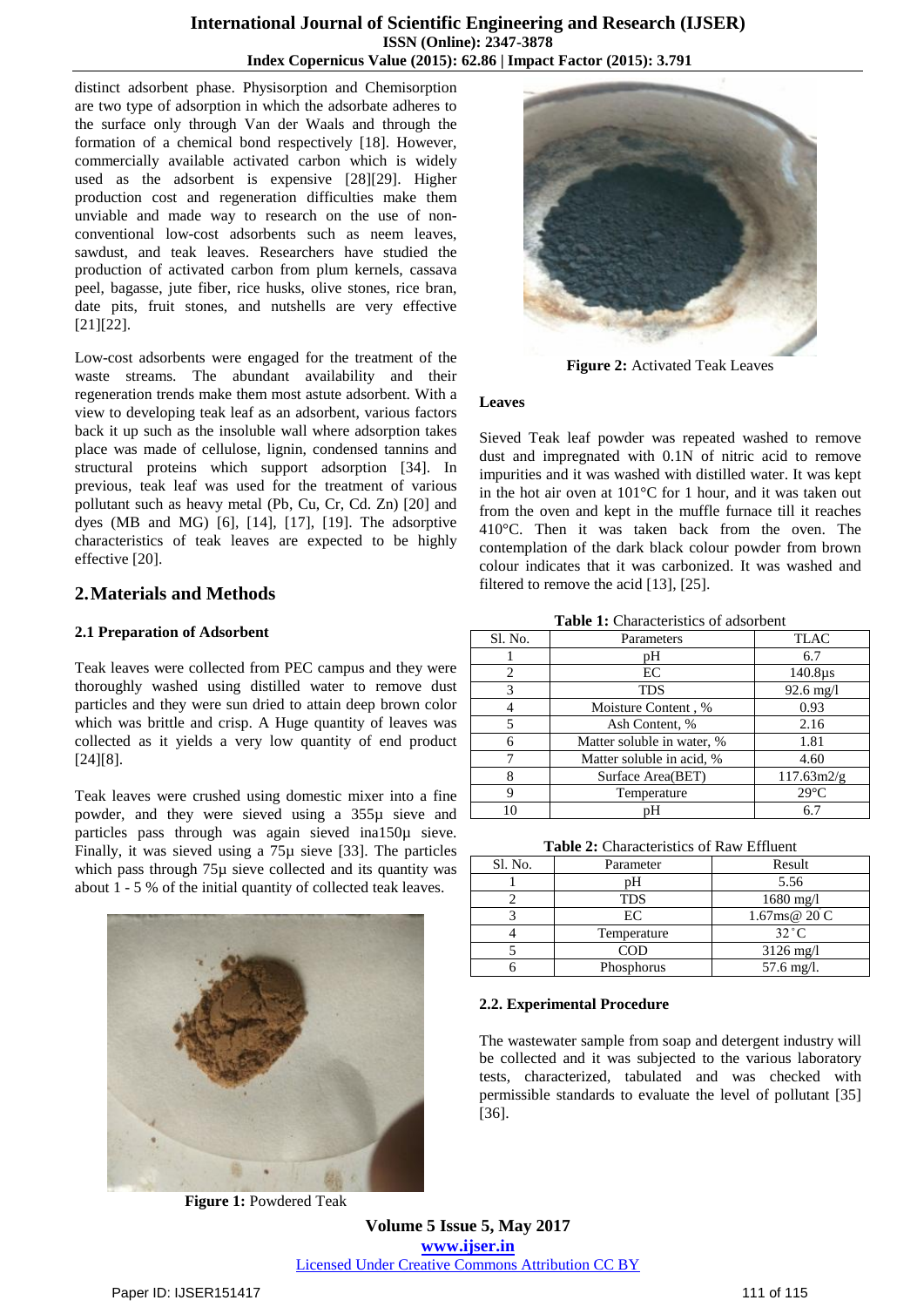## **International Journal of Scientific Engineering and Research (IJSER) ISSN (Online): 2347-3878 Index Copernicus Value (2015): 62.86 | Impact Factor (2015): 3.791**



**Figure 3:** Batch Setup

The Soap and detergent waste water sample of 100 ml was measured and will be taken in a 500 ml Erlenmeyer's flask and the stir bar was inserted into it and the setup was placed on the magnetic stirrer [23]. Then, the teak adsorbent of required dosage was added to it and the magnetic stirrer was switched on for a thorough mixing of the sample with the adsorbent. The treatment of the wastewater using the adsorbent will be carried out and the effectiveness will be studied by varying the dosage of the adsorbent and the detention periods.

In this study, SIX levels of dosages, namely 0.5g, 1.0g, 2g, 3.0g, 4.0g, 5.0 g and 6.0g and FOUR durations of detention levels, namely, 1, 2, 3 hours will be analyzed. [7], [15]. The results from the above combinations were analyzed to understand the effectiveness of the treatment process and to sort out the optimum / desirable dosage and detention time [43]. Then, the treated samples will be filtered using the Whatman filter paper, thus removing the adsorbent particles from the treated sample. Then the treated sample will be analyzed for the parameters such as pH, EC, TDS, and COD [9], [10], [42].

# **3.Results and Discussion**

| <b>Table 3: Effect of Contact Time</b> |                              |                                                                    |                           |  |
|----------------------------------------|------------------------------|--------------------------------------------------------------------|---------------------------|--|
| S. No                                  | <b>Contact Time</b><br>(min) | <b>Phosphate Present</b><br>in Effluent post<br>treatment $(mg/l)$ | Removal<br>Efficiency (%) |  |
|                                        | 30                           | 31.8                                                               | 40.12                     |  |
| $\mathfrak{D}_{\mathfrak{p}}$          | 45                           | 21.6                                                               | 62.5                      |  |
| 3                                      | 60                           | 4.64                                                               | 91.4                      |  |
|                                        | 90                           | 11.74                                                              | 79.8                      |  |
| 5                                      | 120                          | 16.12                                                              | 72.01                     |  |
| 6                                      | 150                          | 17.16                                                              | 70.2                      |  |
|                                        | 180                          | 18.32                                                              | 68.1                      |  |

| <b>Table 4: Effect of Dosage</b> |                |           |                  |                             |
|----------------------------------|----------------|-----------|------------------|-----------------------------|
|                                  |                |           | Phosphate        |                             |
|                                  |                | Initial   | Present in       | Removal                     |
| S. No                            | Dosage         | Phosphate | Effluent         | Efficiency<br>$\frac{0}{0}$ |
|                                  | (g)            | Conc.     | After            |                             |
|                                  |                | (mg/l)    | <b>Treatment</b> |                             |
|                                  |                |           | (mg/l)           |                             |
| 1                                | $\Omega$       | 57.6      | 57.6             | 0                           |
| $\overline{c}$                   | 0.5            | 57.6      | 34.8             | 39.5                        |
| 3                                |                | 57.6      | 23.43            | 59.3                        |
| $\overline{4}$                   | $\overline{c}$ | 57.6      | 19.62            | 64.2                        |
| 5                                | 3              | 57.6      | 15.54            | 71.28                       |
| 6                                | $\overline{4}$ | 57.6      | 11.96            | 79.2                        |
| 7                                | 5              | 57.6      | 7.83             | 86.4                        |
| 8                                | 6              | 57.6      | 4.64             | 91.4                        |

| <b>Table 5:</b> Effect of pH |               |                         |            |  |
|------------------------------|---------------|-------------------------|------------|--|
|                              |               | Phosphate Present in    | Removal    |  |
| S. No                        | pH            | Effluent post treatment | Efficiency |  |
|                              |               | (mg/l)                  | (% )       |  |
|                              | Initial Level |                         |            |  |
|                              | (5.5)         | 57.6                    |            |  |
|                              | (Without)     |                         |            |  |
|                              | Treatment)    |                         |            |  |
| 2                            | 5.5           | 34.8                    | 39.5       |  |
| 3                            | 2             | 4.64                    | 91.4       |  |
| 4                            | 4             | 21.45                   | 62.7       |  |
| 5                            | 7             | 35.6                    | 38.1       |  |
| 6                            | 10            | 37.2                    | 35.4       |  |
|                              | 12            | 39.45                   | 31.5       |  |

**Table 6:** Effect on COD

| S.<br>N <sub>0</sub> | Dosage<br>(g) | COD<br>Present in<br>the Influent | <b>COD</b> Present<br>in Effluent<br>post<br>treatment<br>(mg/l) | Removal<br>Efficiency<br>(% ) |
|----------------------|---------------|-----------------------------------|------------------------------------------------------------------|-------------------------------|
|                      | 0.5           | 3126                              | 2146                                                             | 31.3                          |
| 2                    |               | 3126                              | 1271                                                             | 59.3                          |
| 3                    | 2             | 3126                              | 791                                                              | 74.7                          |
|                      | 3             | 3126                              | 640                                                              | 79.5                          |
| 5                    |               | 3126                              | 536                                                              | 82.8                          |
| 6                    | 5             | 3126                              | 391                                                              | 87.4                          |
|                      |               | 3126                              | 243                                                              | 92.2                          |



**Figure 3:** Dosage vs. Phosphate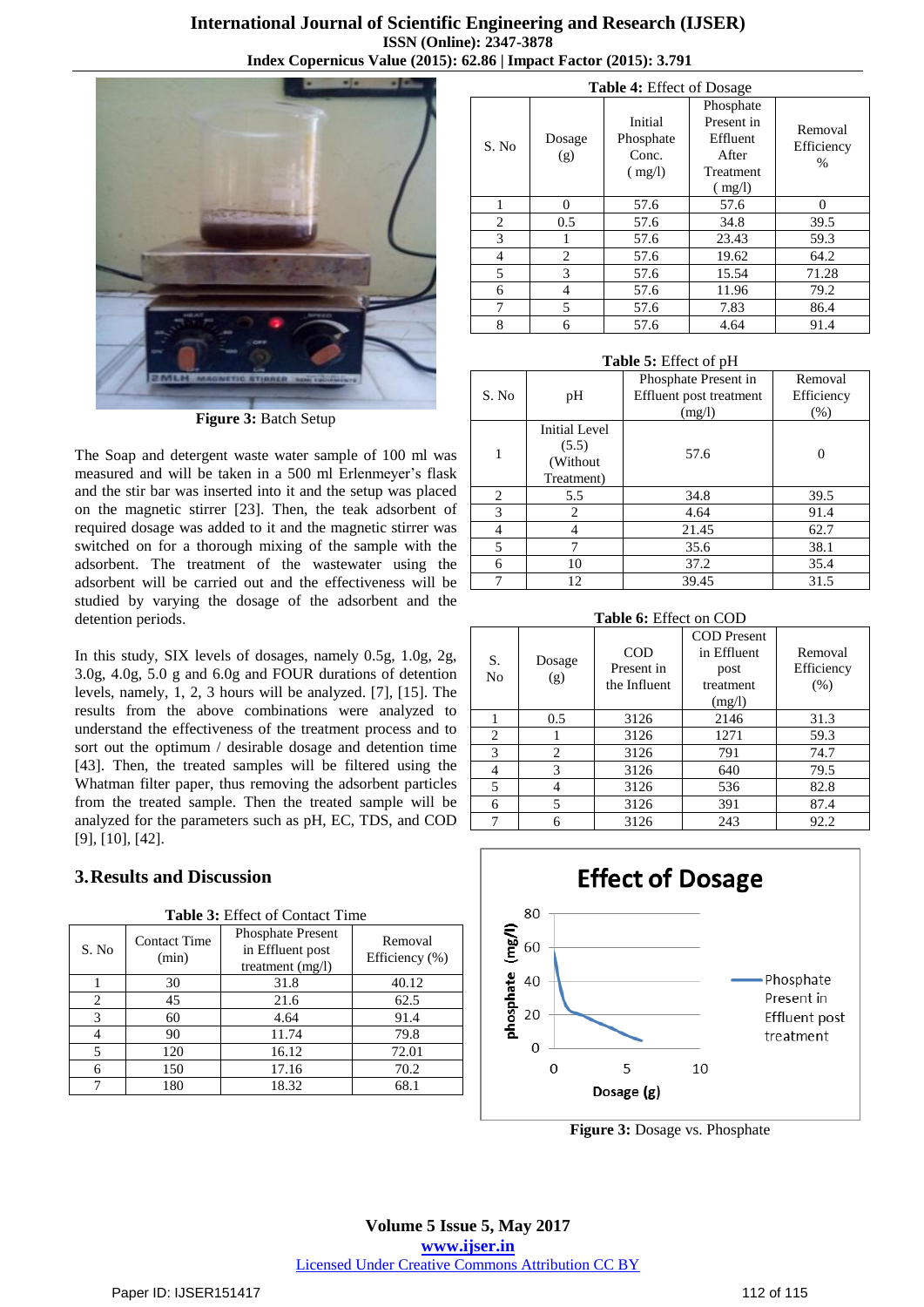

**Figure 4:** Contact Time vs Phosphate



**Figure 5:** pH vs Phosphate



**Figure 6:** Dosage vs COD

**3.1 Effect of Dosage** - The graph (Fig 3) shows that the dosage increases with increase in removal of Phosphorus which was due to increase in binding sites of adsorbent. The decreasing trend slows down as the dosage increases because the system became bulky and this reduces flux of mixing.

**3.2 Effect of Contact Time –** Fig 4 reveals that the removal was very faster for period of ½ hour to 1 hour. After that period of time the decreasing trend reduces and the system reaches the breakthrough time at some point. After that period desorption occurs.

**3.3 Effect of pH –** The pH is important governing factor as it decreases the positive charge increase which in turn increases the adsorption of cations which pollutant possess. The surface charge decreases as pH increases so, the decreasing trend was followed till pH reaches 7 and after that adsorption decrease due to increase in negative charge.

**3.4 Effect of COD –** The COD present in the effluent decreases as the dosage of adsorbent increase which increases the binding sites and affinity. But, after certain period or optimum contact time the binding sited got reduced and the system became stable. Maximum of 92.2% removal efficiency was achieved using 6 g of adsorbent.

Soap and detergent wastewater tend to clog quickly and break through time will be believed to be quick in this process. To avoid that, coagulant will be used to remove the clog from the surface of the adsorbent. It will help to increase the removal rate and regeneration of adsorbent.

# **4.Conclusion**

Teak leaves activated carbon (TLAC) found to be efficient through a deliberate literature survey. And they are equipped to treat the Detergent industry. The experimental procedure disclosed that the optimum level of treatment was found to be 6 g of adsorption for the treatment of 1 hour at pH 2.This treatment process help to achieve maximum efficiency with minimum energy requirement and expenses. This was the first time the phosphorus was emphasized and removed using teak leaves as adsorbent and about 91.4% was achieved about 4 mg/l of phosphate which was under the permissible limit of IS standards (5 mg/l). COD which is another important parameter was also treated and about 92.2% removal efficiency was achieved using 6g of adsorbent. Most importantly, Habitants and the surrounding environment will be benefited from the decrease or elimination of the potential toxicity due to the Phosphorus and other major pollutants.

# **References**

- [1] Aboulhassan M.A, Souabi S, yaacoubi A, Baudu M , Removal of surfactant from industrial wastewater by coagulation and flocculation process. Journal of Environment Science & Technology, 3(4), 327-332. 2006.
- [2] Akhila S.P, Naik M.M, Rao B.V.V, Removal of Cr (VI) from Aqueous Solution using Teak Wood Saw Dust, Proceeding of International Conference on Recent Trends in Transportation, Environmental and Civil Engineering. 2011.
- [3] Boob, S.D, Sonare, S.S, Solanki, P.R, Study of physicochemical properties of effluents from soap industry in amravati. Scientific reviews and chemical communications, 240-243, 2012.
- [4] Chang, Chun, Chi, Huang, Yao, Hui, Phosphate. Adsorption and Recovery from an Industrial Wastewater
- [5] Chmielewska, Eva, Hodossyova, Renata, Bujdos, Marek, Kinetic and Thermodynamic Studies for Phosphate Removal Using Natural Adsorption Materials. Journal of Environmentasl Studies, 1307-1316, 2013.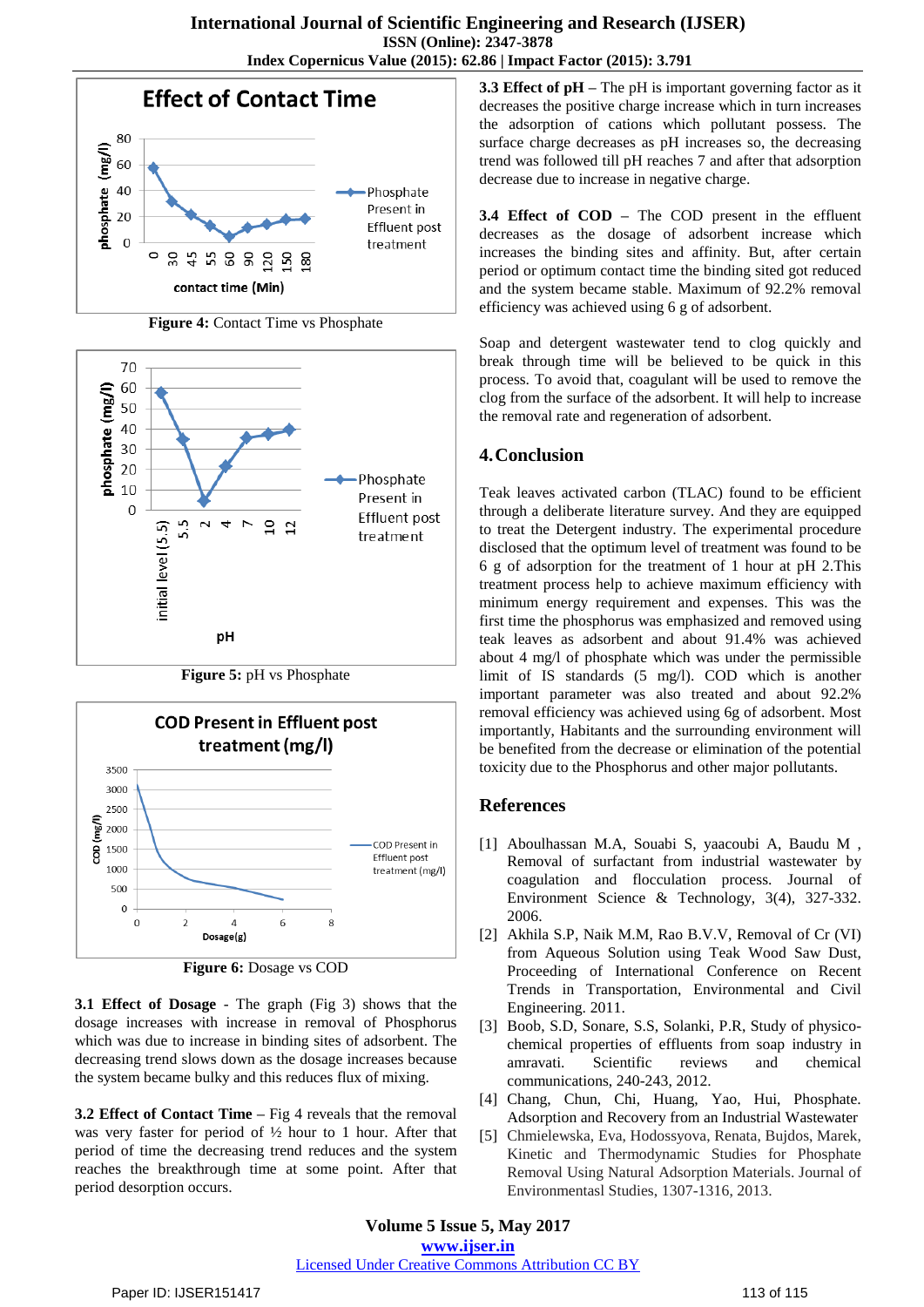- [6] Durrani G.F, Zahoor A, BalochM.k , 2007, Studied on Analysis of physiochemical characteristics of industrial effluent of H.I.E (Haripur Industrial Estate), Haripur, Journal of Chemical Society, 29(4).
- [7] Eskandarpour, Akbar, Sassa, Kensuke, Bando, Yoshiyuki, Okido, Masazumi, Asai, Shigeo, 2006. Magnetic Removal of Phosphate from Wastewater Using Schwertmannite. Journal of Materials Transactions, 1832 to 1837.
- [8] Geetha K.S and Belagali S.L, Removal of Heavy Metals and Dyes Using Low Cost Adsorbents from Aqueous Medium-, A Review, Journal of Environmental Science, Toxicology and Food Technology, 4(3), 56-58, 2013.
- [9] Goswami A.K, Kulkarni S.J, Dharmadhikari K.S, Phutke M, Adsorption of Copper (II) ions from Synthetic Waste Water By Teak Leaves, International Journal of Science, Engineering and Technology Research, 2(6), 1356-1359, 2013.
- [10]Gunasekar V, Kumar S, Ponnusami V, Prediction of adsorption kinetic rate constant for removal of methylene blue using teak leaf powder, Asian Journal of Scientific Research, 7(3), 284-293, 2014.
- [11]Gupta, V.K, Sadegh, H, Yari, M, Ghoshekandi, Shahryari, R, Maazinejad, B, Chahardori, M, . Removal of ammonium ions from wastewater A short review in development of efficient methods. Global Journal of Environmental Science Management, 149-158, 2015.
- [12]Hamdi, Noureddine, Srasra, Ezzeddine. Removal of phosphate ions from aqueous solution using Tunisian clays minerals and synthetic zeolite. National Center of Research in Materials Sciences.2015.
- [13]Hena, Sufia, Atikah, Salwa, Ahmad, Harlina Ahmad, Removal of phosphate ion from water using chemically modified biomass of sugarcane bagasse. The International Journal of Engineering and Science, 51-62. 2015.
- [14]Indian standard, IS877: 1989 activated carbons, powdered and granular — methods of samplingand test.
- [15]Indian standard for Inland disposal: Maximum permissible limits for industrial effluent discharge. Central Pollution Control Board, Pollution Control Acts, Rules, and Notifications, issued under. Fourth edition pp. 358-359.
- [16]Jafar A. A. and Suganthana B, Adsorption of Pb(II) Ions on Teak Leaves Activated Carbon-A Kinetic and Equilibrium Study, Pelagia Research Library, 1(2), 35- 43, 2010.
- [17]Jain A.P & Pandharipande S, Investigation &Comparative Study of Effectiveness of Adsorbent Synthesized from 'Tectonagrandis' seed in removal of Cr(VI) from aqueous solution, International Journal of Engineering Research and Application, 5(4), 116-120, 2015.
- [18]Jung, K.W, Hwang, M.J, Ahn, K.H, Ok, Y.S, . Kinetic study on phosphate removal from aqueous solution by biochar derived from peanut shell as renewable adsorptive Media. International journal of environmental studies, 3363–3372, 2015.
- [19]Kannan.N, Vijayakumar A, Subramaniam P, Studies on the Removal of Red Industrial Dye Using Teak Leaf, Maize Corn and Babool, Tree Bark Carbons –A

Comparison, E-Journal of Chemistry, 7(3), 770-774, 2008.

- [20]King et al, Sorption of copper(II) ion from aqueous solution by Tectonagrandisl.f. (teak leaves powder), Journal of Hazardous Materials, B136, 550-556, 2006.
- [21]Lakdawala, Milan, M, Patel, Yogesh, S, Studies on adsorption capacity of zeolite for removal of chemical and bio-chemical oxygen demands, 139-143, 2015.
- [22]Lee, Kwanyong, Jutidamrongphan, Warangkana, Lee, Seokwon, Park, Young, Ki, Adsorptive removal of phosphate from wastewater using mrsoporous titanium oxide. Advances in civil, environmemtal, and materials research. 2016.
- [23]Maung S.S, Htwe T.T, Proposal of Wastewater Treatment Process and Design for Soap Industry, International Journal of Scientific Engineering and Research Technology, 3(10), 2052-2057, 2014.
- [24]Maeng, Minsoo, Lee Haegyun, Dockko, Seok, Phosphate removal using novel combined Fe-Mn-Si Oxide adsorbent. Journal of Korean society of water and wastewater, 631-639, 2013.
- [25]Mahajan, Chetan, S, Sarode, Dhananjay, B, Jadhav, Ramanand, N, Attarde, Sanjay, B, Ingle, Sopan, T, Removal of heavy metals from winery wastewater by using natural adsorbents. International journal of conservation science, 69-78, 2014.
- [26]Mishra Y , Soumya V, Shanthakumar S, Adsorption studies of basic dyes onto teak (tectonagrandis) leaf powder, Journal of Urban and Environmental Engineering, 9(2), 102-108, 2015.
- [27]Mohamed, Nouran, Yussri, Use of some industrial wastes and natural materials in phosphate removal from wastewater. Cairo University, 2012.
- [28] Narkis N and Weinberg H, Removal of Surfactants from Effluents, Umwelt Engineering, 400-405, 1989.
- [29]Naveen B.P, yaseen M, Dr. Goud B.S, Performance study on waste water treatment plant at Karnataka soaps and detergents limited. Proceeding of Second National Conference on Innovative Practices for Sustainable Energy and Waste Management, 125-132, 2009.
- [30]Nawar, N, Ahmad, M.E, Said, El, W.M, Moalla, S.M.N, Adsorptive removal of phosphorous from wastewater using drinking water treatment-alum sludge (DWT-AS) as low cost adsorbent, 79-85, 2015.
- [31]Nguyen, Nhat, Trung, Adsorption of phosphorous from wastewater onto biochar: batch and fixed-bed coumn studies. Heisinkimetropolia University of applied sciences. 2015.
- [32]Nguyen, Hang, An, Thi, Ngo, Hao, Huu, Guo, Wenshan, Nguyen, Vinh, Tiesn, Phosphorous Removal from Aqueous Solutions by Agricultural By-products: A Critical Review. Journal of Water Sustainability, 193– 207, 2012.
- [33]Nur, Tanjina, LoganathanParipurnanda, Kandasamy, Jaya, Vigneshwaran, aravanamuthu, "Phosphate Adsorption from Membrane Bioreactor Effluent Using Dowex 21K XLT and Recovery as Struvite and Hydroxyapatite" International journal of environmental research Public Health, 2016.
- [34]Rao K .S, Anand S, Venkateswarulu P, Adsorption of Cd(II) aqueous solution by tectonagrandis, Bioresources, 5(1), 438-454, 2010.

**Volume 5 Issue 5, May 2017**

**www.ijser.in**